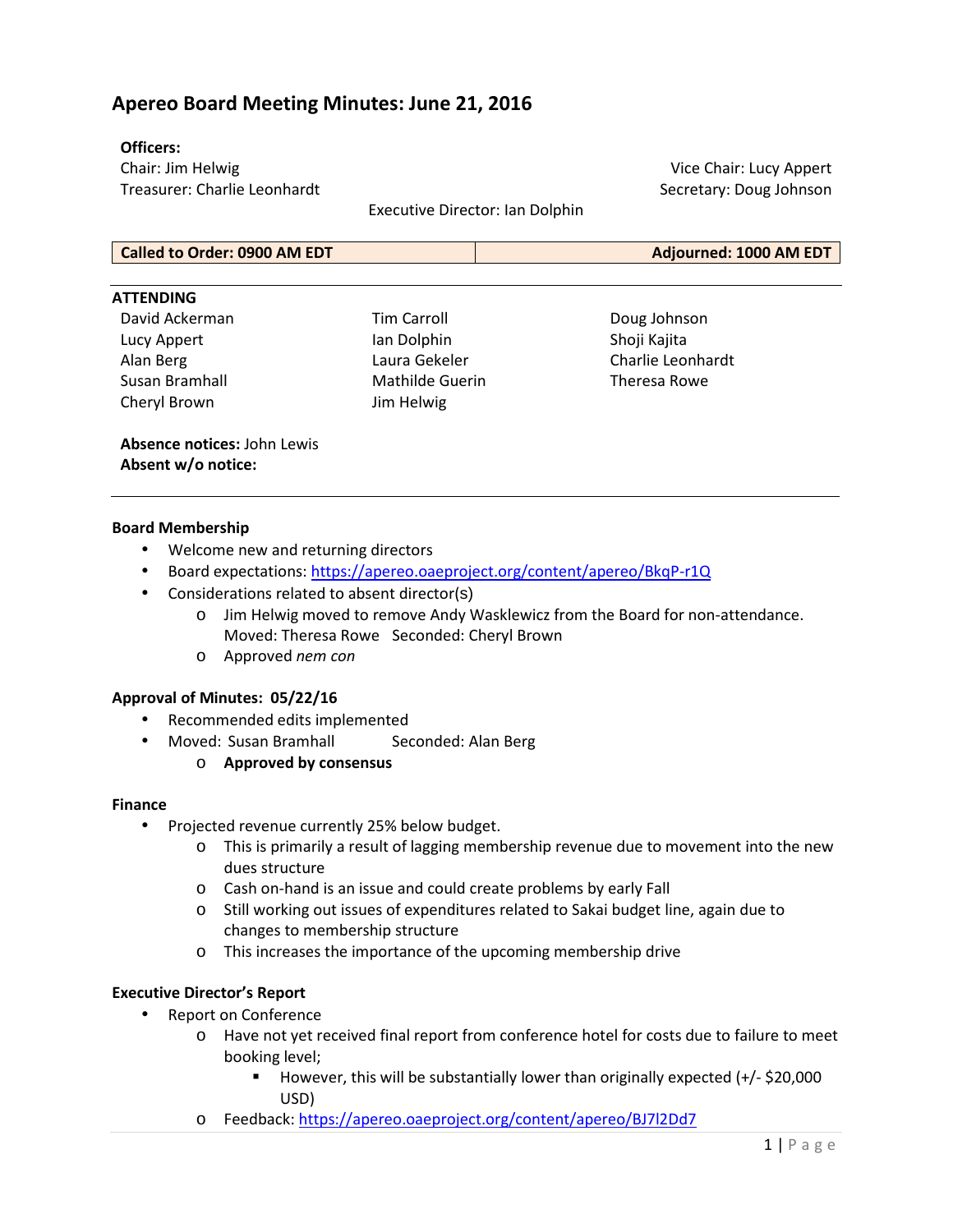- Planning for Open Apereo 2017
	- o Location: Philadelphia
	- o Projected Dates: June 4-8, 2017
	- o Conference Hotel: Sheraton Society Hill (http://www.sheratonphiladelphiasocietyhill.com/)
	- o Planning and Preparations Schedule:
		- Public announcement of date and location: 1 July
		- **Call for Proposals: September 2017**
		- **Discussion under way with Red Hat and Open Summit participants about** reprising joint event. Feedback is positive.
		- **FIGHT FORM THE INCO CONTEGRY CONTEX FIGHTS IN THE PROPERT FIGHTS IN FIGHTS IN FIGHTS IN FIGHTS IN FIGHTS IN FIGHTS IN FIGHTS IN FIGHTS IN FIGHTS IN FIGHTS IN FIGHTS IN FIGHTS IN FIGHTS IN FIGHTS IN FIGHTS IN FIGHTS IN FIG** to the Conference/Open Summit
		- Board discussed other possible partners and event expansion ideas including adding a hackathon
- Commercial Affiliate status: Scriba
	- o Board Action: Should we remove Scriba as a Commercial Affiliate due to non-payment of dues?
		- Three emails have been sent by Ian reminding of and requesting payment without response;
		- **Motion to remove: Theresa Rowe; Second: Tim Carroll** 
			- Approved *viva voce e nem con*
- Sakai trademark infringement issue
	- o ITYUG, LLC (address is 9858 E Gray Rd., Scottsdale, AZ 85260) have apps in the iOS and Android App Stores called "Mobile Sakai".
	- o Our trademark attorney have sent a cease and desist letter to the company. (b) Sakai Trademark and Wordmark have been re-registered with the USPTO. Both are good for a further ten years.
- Edinburgh Declaration: http://tinyurl.com/Edinburgh-Declaration-Draft
	- o Apereo/SoLAR/Jisc practical collaboration around learning analytics.
	- o A SoLAR SIG has been proposed
	- Membership campaign planning
		- o Good discussion at F2F meeting in NYC
		- o Committee members have been lined up (see May Minutes)
			- More volunteers will be appreciated
		- o Early planning to be scheduled soon
	- Additional issues are covered in the Executive Director's Report in the Board documents folder.

#### **July Meeting**

- o Need to move due to Ian's availability
- o **New date: July 20, 0900 (US EDST)**